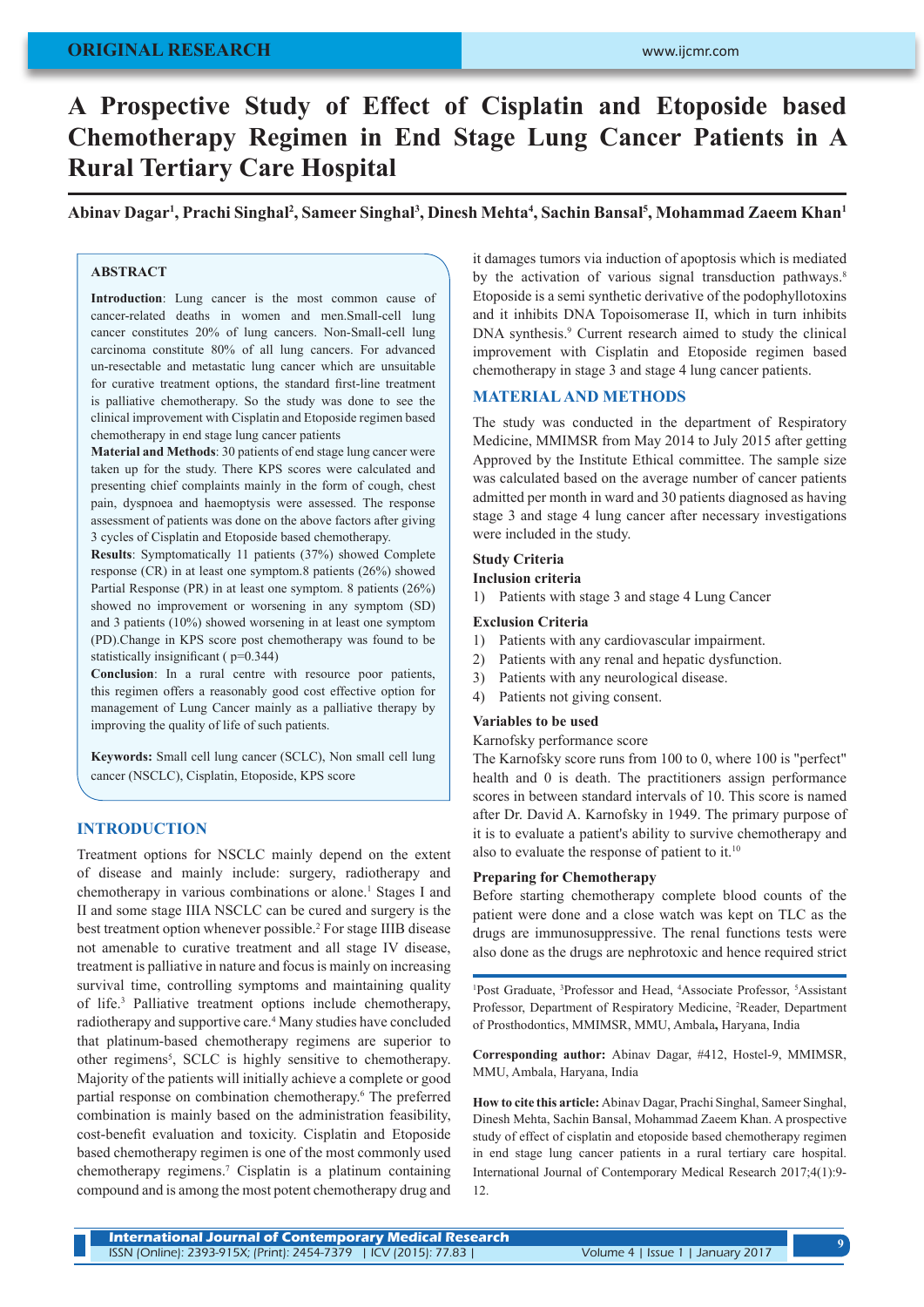monitoring of renal function tests. Patients were adequately hydrated before starting chemotherapy. A total of 2 litres of intravenous fluids mainly Normal saline and DNS were given over 6 hours before starting of chemotherapy. An anti-emetic was also advised prior to start as the chemotherapeutic drugs induce a lot of nausea and vomiting.

#### **Study Sequence**

In this study the patients with a suspicion of lung cancer on chest x-ray and clinically were thoroughly evaluated to confirm the diagnosis. After confirming the diagnosis 30 patients of lung cancer in stage 3 and stage 4 were taken up for the study and there KPS scores were calculated and Tumor-related symptoms like chest pain, cough, dyspnoea and haemoptysis were recorded at the start of treatment and after 3 cycles response assessment was done symptomatically and by KPS scores. Symptoms were reassessed following 3 cycles of treatment with patients asked to grade change in symptoms using simple descriptive criteria as follows: (i) complete disappearance of symptoms (CR); (ii) good improvement of symptoms that is more than 50 percent alleviation in symptoms (PR); (iii) minor or no change of symptoms (SD); (iv) Worsening of symptoms (PD). An additional 2 cycles were considered for patients who showed a response (partial/complete). Also in patients developing toxicity to the drugs the chemotherapy was immediately discontinued. There is little benefit in continuing the same regimen in case of no response after 3 cycles. In such cases either best supportive care or switching over to other regimens was considered.

Following chemotherapy regimen was used in the lung cancer patients.

*In Non Small Cell Lung Cancer patients*- Cisplatin 75mg/m2 day 1 and Etoposide 80mg/m2 days 1-3 every 21 days for a maximum of 4-6 cycles

*In Small Cell Lung Cancer Patients*- Cisplatin 80mg/m2 day 1 and Etoposide 80mg/m2 days 1-3 every 21 days for a maximum of 4-6 cycles

## **STATISTICAL ANALYSIS**

The data collected was entered into Microsoft Excel worksheet. For Quantitative data, Mean and Standard Deviation were calculated. The Qualitative data was expressed in proportions and percentages. Chi Square test and Mc Nemar test was applied for analysis of qualitative data. Minimum 95% confidence interval and p value < 0.05 was considered statistically significant The entire data was analysed using SPSS (Statistical Package for Social Sciences) version 20 (IBM, Chicago, USA).

The symptomatic response post chemotherapy of patients studied has been described in figure 1. Cough was present in 24 patients and the response following chemotherapy was calculated. 8 out of 24 patients showed complete response, whereas 3 patients has partial response.Stable disease is defined as less than 50% improvement in symptom and in our study there were 8 such patients. Progressive disease is characterized by no relief in symptoms, rather deterioration and in our study there were a total of 5 patients with such condition.

In case of chest pain there were a total of 18 patients presenting with it, out of which 5 patients showed complete response, 3 patients showed partial response, stable disease was found in 4 patients and despite treatment 6 patients showed progressive disease.

A total of 20 patients had dyspnoea as the initial presenting complaint, out of which only one patient showed complete response, 4 patients showed partial response, 5 patients showed stable disease and 10 had progressive disease. This poor response of dyspnea to our chemotherapy may be attributed to the underlying copd present in majority of cases.

Hemoptysis is the least common of all the symptoms and the frequency of improvement is maximum of all. 5 patients showed complete response and 5 patients showed partial response, only 2 patients showed no improvement and were considered other options such as bronchial artery embolization.

Table 1 shows response to treatment of each individual histological subtype. As discussed earlier there were a total of 7 patients of adenocarcinoma and out of which 3 patients showed complete response in at least one of the symptom rest. 2 patients had a partial response which is also satisfactory, one patient showed stable disease without showing much response and one patient showed deterioration in symptoms

Squamous cell carcinoma is the most common histological subtype seen and there were a total of 12 patients, response to treatment is almost similar to that seen with that of adenocarcinoma. 5 patients showed complete response in at least one of the symptom and 3 patients showed partial response. No satisfactorily response was seen in 4 patients of which 3 were having stable disease and one patient condition got deteriorated. Adenosquamous histological subtype is the least common of all the subtypes. In our study there were a total of 2 patients and one patient showed complete improvement in at least one symptom and the other one showed partial response.

Small cell carcinoma is the second most commonly seen subtype and there were a total of 9 patients included in the study but the response to treatment is not so satisfactory. Only 2 patients out of 9 showed complete response in at least one of the symptoms and one patient showed partial response, in case of rest 6 patients the results are not satisfactorily of which 5 patients had stable disease and in the other one there was deterioration.





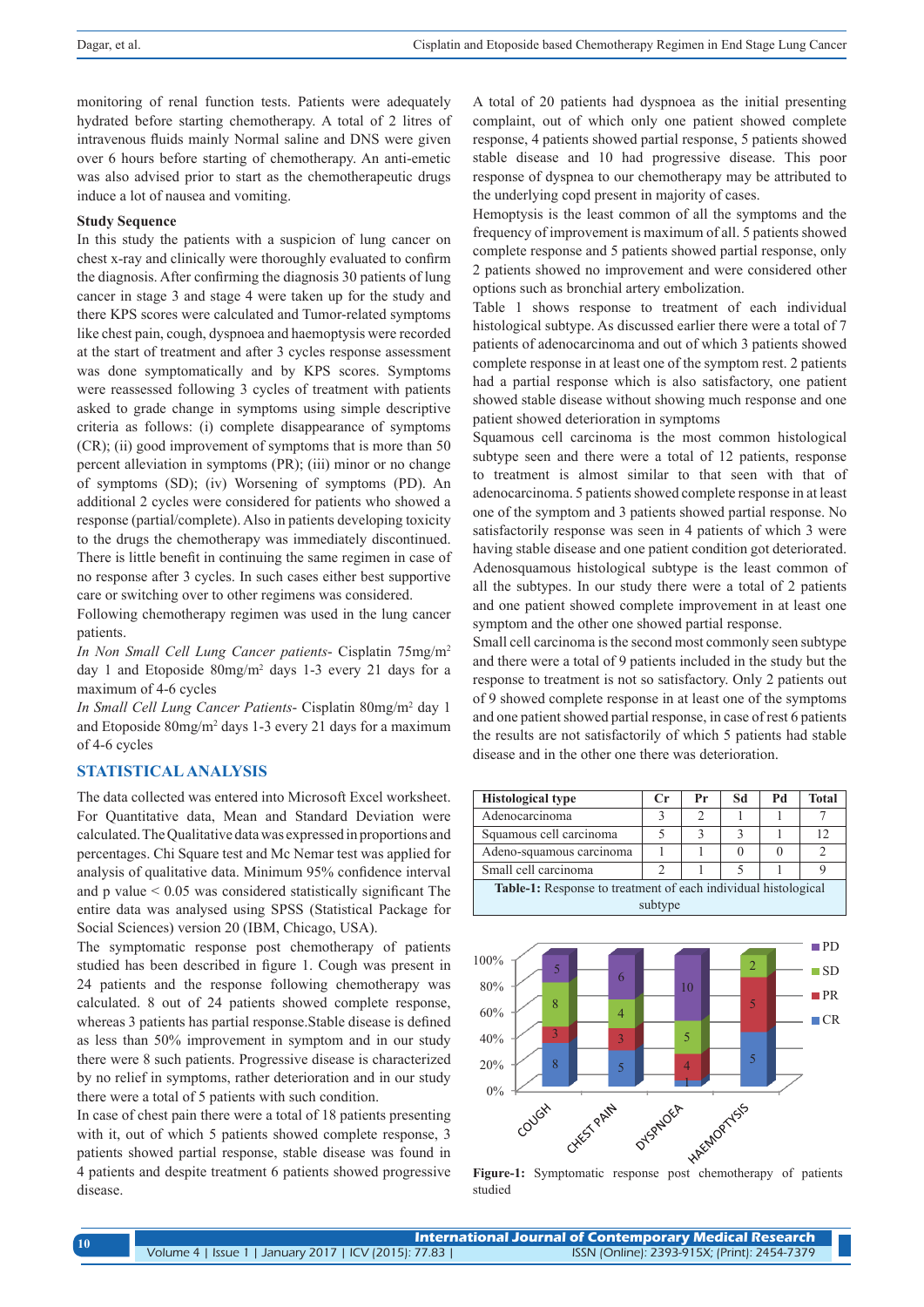In this table 2 the response of patients to chemotherapy in terms of KPS score is shown. Patients were divided into 4 groups as per their KPS score. Those with KPS score  $\leq 60$  were considered in one single group and their improvement post chemotherapy was evaluated. Total there were 8 patients and none of them showed any improvement in their KPS scoring post chemotherapy. In the Patients with KPS score 70 there was an increase of KPS score seen in 3 patients and 4 patients maintained a same score and 3 patients showed a decline in KPS scores. In Patients with KPS score 80 there was an increase seen in 4 patients and in same number of patients the KPS score remained unchanged. In case of KPS score ≥90 all patients had there KPS score unchanged post chemotherapy as already they were in a very good clinical condition and there was no scope for further increase. Results also show that patients with KPS score≥70 show a better response to chemotherapy and there is a greater improvement in quality of life post chemotherapy in such patients. So overall KPS score increased in 7 patients, remained unchanged in 20 patients and decreased in 3 patients. In a total of 30 patients were taken up for the study, at least 11 patients showed Complete Response to at least one symptom (CR). Partial response to at least one symptom was seen in 8 patients (PR) and same number of patients showed stable disease (SD) and at least 3 patients showed deteoration in symptoms (PD) (figure-2).

### **DISCUSSION**

At diagnosis, most of the lung cancer patients have advanced disease and are beyond the possibility of cure. Even though the main treatment intention for these patients is palliative, the beneficial effect of these cytotoxic drugs is documented well. The benefit on survival seems to be closely related to individual patient characteristics, often known as prognostic factors for survival. Some of the common prognostic factors for survival are universal for lung cancer and should be used in the clinical decision-making process. The most important prognostic factors are stage of the disease, Performance Status (Karnofsky scale), and weight loss. However, when palliative treatment is the intention, symptomatic improvement and a better quality-of-life should be the main goals.<sup>10</sup> Oncologic palliation is defined as treatment with surgery, radiotherapy, hormone therapy, chemotherapy or other tumour modulating treatment given as a single modality or combined in patients who cannot be cured. These treatments help in relieving symptoms by reducing tumour burden and may sometimes also prolong life. In addition symptomatic treatment for pain with opiods, 5HT-3 antagonists for emesis is important in lung cancer patients.11 The first-line systemic chemotherapy in the treatment of advanced small cell<sup>12</sup> and non small cell lung cancer<sup>13</sup> is generally platinum based doublet chemotherapy. The drugs most commonly paired with the platinum agents like cisplatin are gemcitabine, vinorelbine, etoposide, docetaxel, and paclitaxel. The recommendation for treatment duration is that the treatment should not continue beyond 4 to 6 cycles as there is no recorded evidence of improved survival with prolonged treatment and also toxicities increase the longer these drugs are administered. Fumihiro oshita et al in 1994 studied the feasibility of cisplatin based chemotherapy in elderly patients having advanced non small cell lung cancer or small cell lung

| <b>Response</b>                                                      | <b>KPS</b> | <b>KPS</b> | <b>KPS</b> | <b>KPS</b> | <b>Total</b> |
|----------------------------------------------------------------------|------------|------------|------------|------------|--------------|
|                                                                      | score      | score      | score      | score      |              |
|                                                                      | $\leq 60$  | 70         | 80         | $\geq 90$  |              |
| Increased                                                            |            |            |            |            |              |
| Unchanged                                                            |            |            |            |            | 20           |
| Decreased                                                            |            |            |            |            |              |
| Total                                                                |            | 10         |            |            | 30           |
| <b>Table-2:</b> response of patients to chemotherapy in terms of kps |            |            |            |            |              |
| score                                                                |            |            |            |            |              |



**Figure-2:** Overall symptomatic response in patients studied

cancer. The results showed that chemotherapy should be given very carefully to elderly patients even if they have normal organ functions and it definitely provides symptomatic relief in most of the patients.<sup>14</sup> In our study also most of the patients were elderly and showed improvement clinically as shown by the increase in their KPS scores post chemotherapy. Kirmani Natukula et al in 2013 conducted a study to check for favourable response of patients to various chemotherapeutic combinations like paclitaxel, gemcitabaine, etoposide with platinum based drugs like cisplatin with respect to patient survival in stage 3b and stage 4 non small cell lung cancer and the results showed that following chemotherapy with platinum based agents there was a improvement in overall survival rates and there was a very marginal difference in survival rates among the various chemo regimens evaluated in the study.15 In our study while giving chemotherapy cisplatin was combined with etoposide as it was easily available and also very economical to the patients. Most of the patients who were a part of our study belonged to poor socioeconomic status and since ours is a rural tertiary hospital availability and cost effectiveness of the drugs was main priority. In our study also most of the patients showed a improvement in survival and quality of life.

#### **CONCLUSION**

In our study we found that in a Rural Teritiary Care Centre like ours with resource poor patients who cannot afford even basic investigations and treatment, this regimen offers a reasonably good cost effective option for management of Lung Cancer and improving the quality of life of such patients.

#### **REFERENCES**

- 1. Alberg AJ, Samet JM. Epidemiology of Lung Cancer. Chest. 2003;123:21-49.
- 2. Sobin L, Wittekind C. International Union against Cancer.